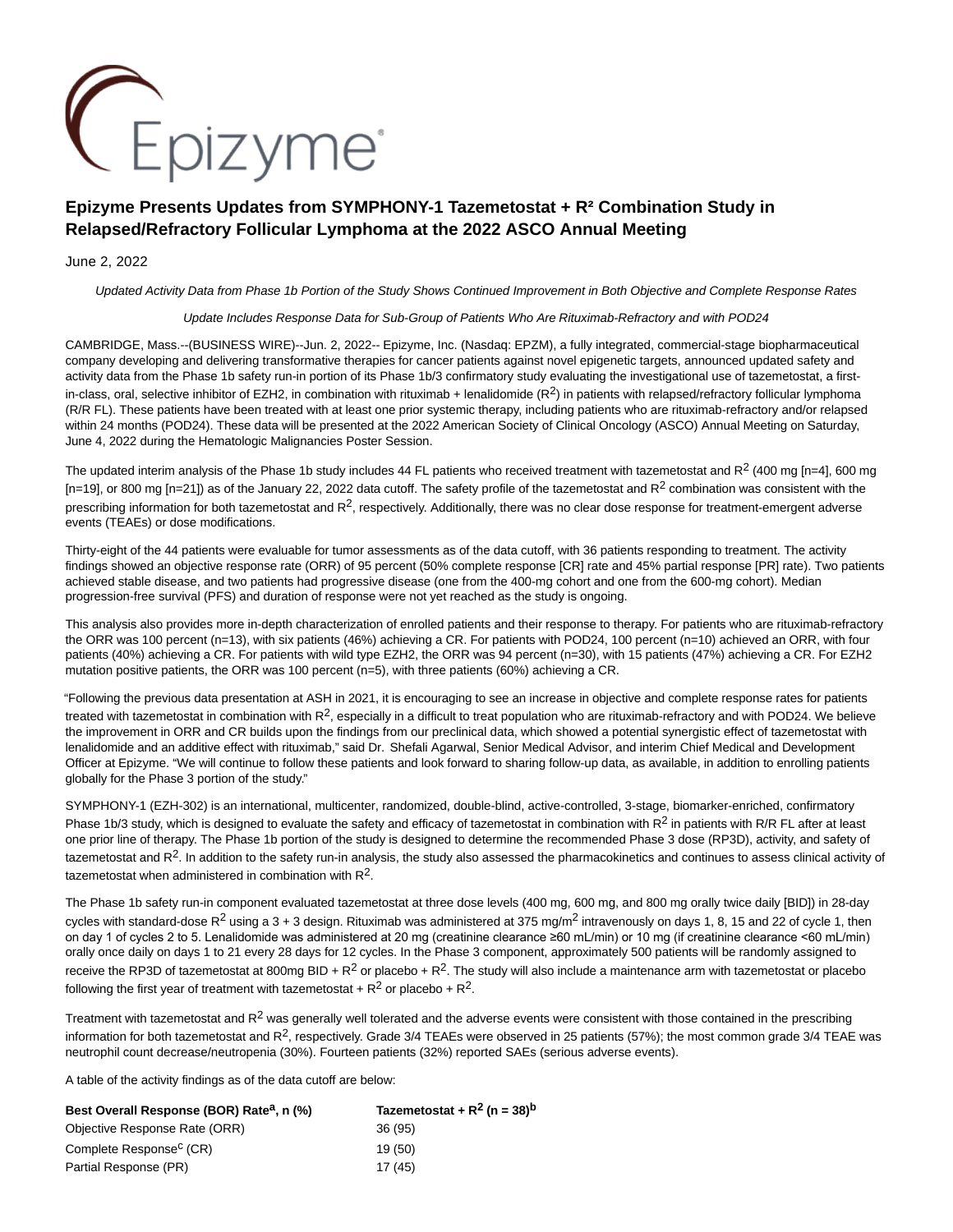#### Stable Disease (SD) 2 (5)

**a** Overall, there were 31 PET-CT-based responses and 7 CT-based responses.

**b** Six patients were not included in the initial efficacy assessments.

**c** For CR, 18 were PET-CT-based responses and 1 was a CT-based response.

CT, computed tomography; PET, positron emission tomography;  $R^2$ , lenalidomide + rituximab.

"The preliminary efficacy data and consistent safety profile we see in this SYMPHONY-1 patient population is an exciting update for our tazemetostat clinical program and reinforces our belief that tazemetostat has the potential to become a backbone of therapy in FL," said Grant Bogle, President and Chief Executive Officer at Epizyme. "The data shared at ASCO this weekend are the first of several tazemetostat combination studies across both solid tumor and hematologic malignancies that we look forward to sharing as the data mature later this year and into next."

In addition to the SYMPHONY-1 presentation (Abstract [#7572\),](https://cts.businesswire.com/ct/CT?id=smartlink&url=https%3A%2F%2Fmeetings.asco.org%2Fabstracts-presentations%2F210095&esheet=52737347&newsitemid=20220602005320&lan=en-US&anchor=7572&index=1&md5=a44d06f89acdbcae2c1930063ae1cbae) the Company has one additional tazemetostat study being presented during the ASCO Annual Meeting. The EZH-102 study (Abstract [#10040\)](https://cts.businesswire.com/ct/CT?id=smartlink&url=https%3A%2F%2Fmeetings.asco.org%2Fabstracts-presentations%2F209309&esheet=52737347&newsitemid=20220602005320&lan=en-US&anchor=10040&index=2&md5=2b735d9401f5706feb6d4b930cc46023) is a Phase 1, multicenter, open-label, dose escalation (Phase 1a) and dose expansion (Phase 1b) study evaluating tazemetostat monotherapy in pediatric patients with R/R SMARCB1 (INI1 negative) tumors.

# **About TAZVERIK® (tazemetostat)**

TAZVERIK is a methyltransferase inhibitor indicated for the treatment of:

- Adults and pediatric patients aged 16 years and older with metastatic or locally advanced epithelioid sarcoma not eligible for complete resection.
- Adult patients with relapsed or refractory follicular lymphoma whose tumors are positive for an EZH2 mutation as detected by an FDA-approved test and who have received at least two prior systemic therapies.
- Adult patients with relapsed or refractory follicular lymphoma who have no satisfactory alternative treatment options.

These indications are approved under accelerated approval based on overall response rate and duration of response. Continued approval for these indications may be contingent upon verification and description of clinical benefit in confirmatory trials.

The most common (≥20%) adverse reactions in patients with epithelioid sarcoma are pain, fatigue, nausea, decreased appetite, vomiting and constipation. The most common (≥20%) adverse reactions in patients with follicular lymphoma are fatigue, upper respiratory tract infection, musculoskeletal pain, nausea and abdominal pain.

View the U.S. Full Prescribing Information here[: Epizyme.com](https://cts.businesswire.com/ct/CT?id=smartlink&url=https%3A%2F%2Fwww.epizyme.com%2Fmedicines%2F&esheet=52737347&newsitemid=20220602005320&lan=en-US&anchor=Epizyme.com&index=3&md5=18a1e2ee8a20f28d7abc7e2dc01fef79)

## **About Epizyme, Inc.**

Epizyme, Inc. is a fully integrated, commercial-stage biopharmaceutical company committed to its mission of rewriting treatment for cancer through novel epigenetic medicines. The Company is focused on creating medicines that are targeted at specific causes of diseases, that are orally administered, tolerable, easy to take and based on a deep understanding of the patients that may benefit from them. The Company aspires to change the standard-of-care for patients and physicians by developing medicines with fundamentally new mechanisms of action. For more information, visit [www.epizyme.com.](https://cts.businesswire.com/ct/CT?id=smartlink&url=http%3A%2F%2Fwww.epizyme.com&esheet=52737347&newsitemid=20220602005320&lan=en-US&anchor=www.epizyme.com&index=4&md5=45cb6f0cc47ce65df29e96a870304b52)

TAZVERIK<sup>®</sup> is a registered trademark of Epizyme, Inc.

 $R^2$ , Revlimid + Rituximab. Revlimid (lenalidomide) is a registered trademark of Celgene Corporation, a Bristol Myers Squibb company.

## **Cautionary Note on Forward-Looking Statements**

Any statements in this press release about future expectations, plans and prospects for Epizyme, Inc. and other statements containing the words "anticipate," "believe," "estimate," "expect," "intend," "may," "plan," "predict," "project," "target," "potential," "will," "would," "could," "should," "continue," and similar expressions, including, without limitation, Epizyme's views with respect to the safety and activity of tazemetostat based on the updated data from the Phase 1b safety-run in portion of Epizyme's SYMPHONY-1 trial, the potential benefit associated with tazemetostat, clinical development plans for tazemetostat, and expectations around timing of additional data constitute forward-looking statements within the meaning of The Private Securities Litigation Reform Act of 1995. Actual results may differ materially from those indicated by such forward-looking statements as a result of various important factors, including: whether commercial sales of TAZVERIK for epithelioid sarcoma and follicular lymphoma in the approved indications will be successful; whether tazemetostat will receive marketing approval for epithelioid sarcoma or follicular lymphoma in other jurisdictions, full approval in the United States or approval in any other indication; whether results from preclinical studies or earlier clinical studies will be predictive of the results of future trials, such as the ongoing confirmatory trials of TAZVERIK; whether interim results of clinical studies will be predictive of the final results of the studies; whether results from clinical studies will warrant meetings with regulatory authorities, submissions for regulatory approval or review by governmental authorities under the accelerated approval process; whether the company will receive regulatory approvals, including accelerated approval, to conduct trials or to market products; the impact of the COVID-19 pandemic on the company's business, results of operations and financial condition; whether the company's cash resources will be sufficient to fund the company's foreseeable and unforeseeable operating expenses and capital expenditure requirements; other matters that could affect the availability or commercial success of tazemetostat; and other factors discussed in the "Risk Factors" section of the company's most recent Form 10-K and Form 10-Q filed with the SEC and in the company's other filings from time to time with the SEC. In addition, the forward-looking statements included in this press release represent the company's views as of the date hereof and should not be relied upon as representing the company's views as of any date subsequent to the date hereof. The company anticipates that subsequent events and developments will cause the company's views to change. However, while the company may elect to update these forward-looking statements at some point in the future, the company specifically disclaims any obligation to do so.